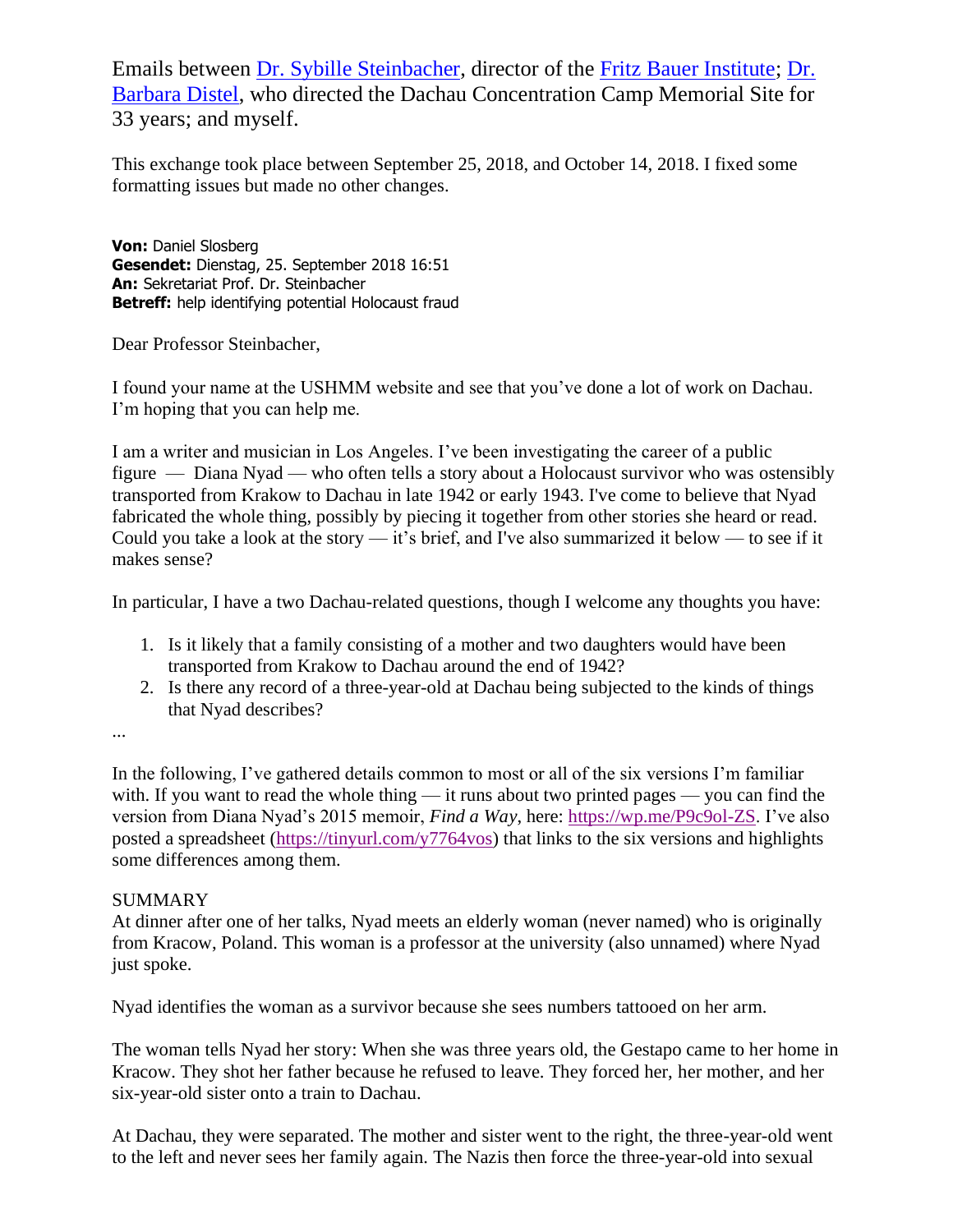slavery, making her serve as "the little concubine" to the camp's SS officers. The survivor then gives — in Nyad's telling — horrifying details about what the SS officers did to her.

Two and a half years later, with the camp liberated, a French family adopts the girl. On the first day with her new family, the girl tells the adoptive mom everything that happened in the camp. The new mom then gives the girl a little pep talk, whereupon she (i.e. the girl) goes on to live a rich, full, happy life.

...

Two details immediately call the story's validity into question:

- 1. The Nazis did not tattoo prisoners at Dachau, only at Auschwitz.
- 2. The survivor's age. Nyad claims, in one version, that she was 88 when they met "a couple of years" before an event in 2011 (see [https://vimeo.com/28469108,](https://vimeo.com/28469108) 10:06). In all versions, Nyad says that the woman was three when she entered the camp and that the camp was liberated 2½ years later. That makes her five or six in 1945. If that were true, she won't turn 88 until 2027.

Please understand that I am not questioning whether or not sexual abuse happened during the Holocaust. I know that it did and that it was probably much worse than we could ever imagine. I am, however, questioning the facts of this particular story, a story that I suspect Diana Nyad made up and now deploys for her own benefit.

Again, I'd very much appreciate hearing anything you have to say about Nyad's account. Also, if you know of anyone else who might be helpful, please feel free to forward this message.

Sincerely,

Daniel Slosberg Los Angeles, CA

**From: Sekretariat Prof. Dr. Steinbacher Subject:** AW: help identifying potential Holocaust fraud **Date:** October 1, 2018 at 12:17 AM **To:** Daniel Slosberg

Dear Mr. Slosberg,

thank you for your email. I forwarded it to Dr. Barbara Distel, the former director of the Dachau concentration camp memorial site.

Best,

Sybille Steinbacher

-- Prof. Dr. Sybille Steinbacher

Fritz Bauer Institut – Direktorin Lehrstuhl zur Geschichte und Wirkung des Holocaust Goethe-Universität Frankfurt am Main